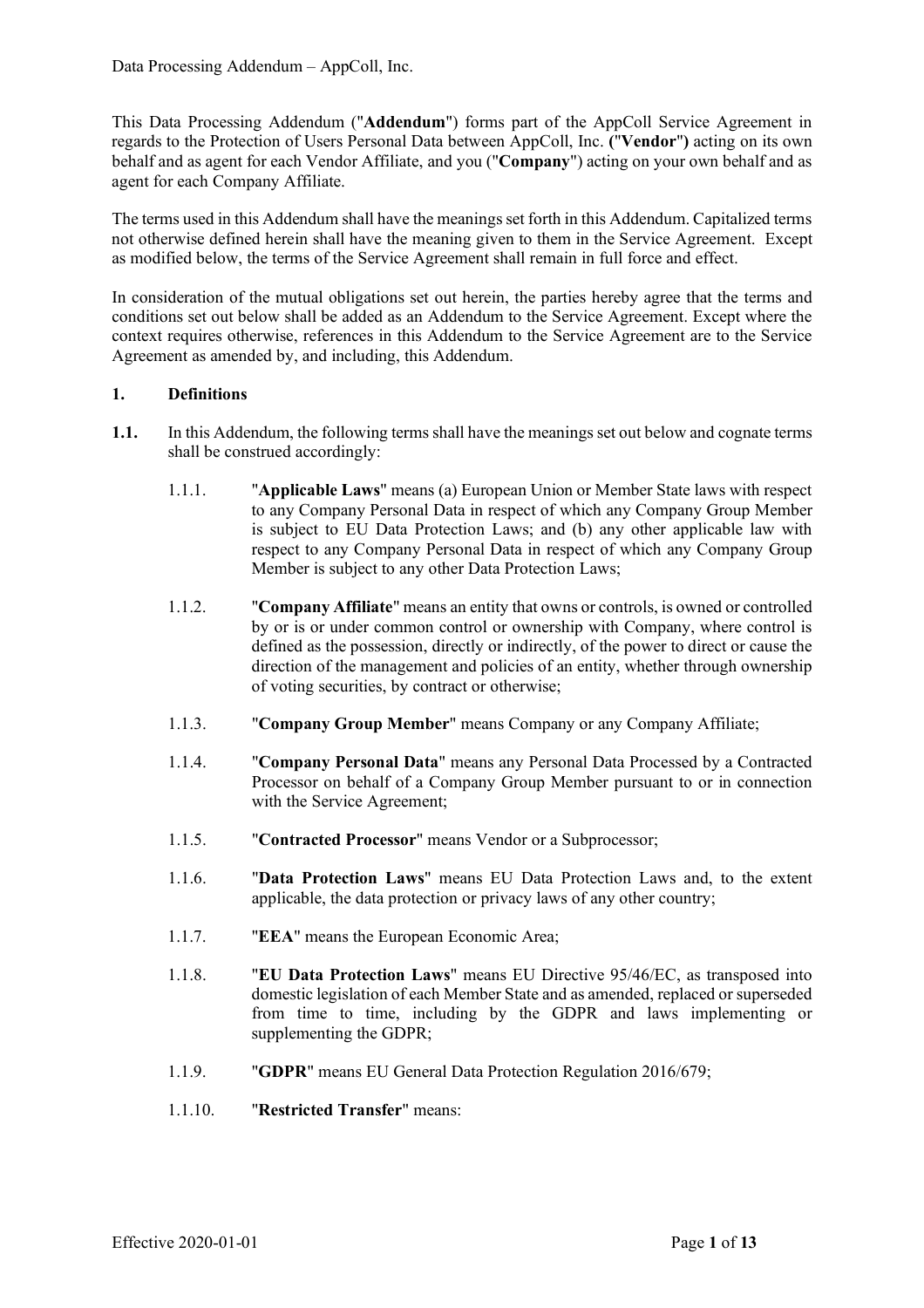- 1.1.10.1. a transfer of Company Personal Data from any Company Group Member to a Contracted Processor; or
- 1.1.10.2. an onward transfer of Company Personal Data from a Contracted Processor to a Contracted Processor, or between two establishments of a Contracted Processor,

in each case, where such transfer would be prohibited by Data Protection Laws (or by the terms of data transfer agreements put in place to address the data transfer restrictions of Data Protection Laws) in the absence of the Standard Contractual Clauses to be established under section 6.4.3 or 12 below;

- 1.1.11. "**Services**" means the services and other activities to be supplied to or carried out by or on behalf of Vendor for Company Group Members pursuant to the Service Agreement;
- 1.1.12. "**Standard Contractual Clauses**" means the (Standard Contractual Clauses (processors)) (established by Commission Decision February, 5 2010) or any subsequent version thereof released by the Commission (which will automatically apply). The current Standard Contractual Clauses are located at [https://ec.europa.eu/info/law/law-topic/data-protection/data-transfers-outside](https://ec.europa.eu/info/law/law-topic/data-protection/data-transfers-outside-eu/model-contracts-transfer-personal-data-third-countries_en)[eu/model-contracts-transfer-personal-data-third-countries\\_en.](https://ec.europa.eu/info/law/law-topic/data-protection/data-transfers-outside-eu/model-contracts-transfer-personal-data-third-countries_en) They include Appendices 1 and 2 attached to this DPA.
- 1.1.13. "**Subprocessor**" means any person (including any third party and any Vendor Affiliate, but excluding an employee of Vendor or any of its sub-contractors) appointed by or on behalf of Vendor or any Vendor Affiliate to Process Personal Data on behalf of any Company Group Member in connection with the Service Agreement; and
- 1.1.14. "**Vendor Affiliate**" means an entity that owns or controls, is owned or controlled by or is or under common control or ownership with Vendor, where control is defined as the possession, directly or indirectly, of the power to direct or cause the direction of the management and policies of an entity, whether through ownership of voting securities, by contract or otherwise.
- **1.2.** The terms, "**Commission**", "**Controller**", "**Data Subject**", "**Member State**", "**Personal Data**", "**Personal Data Breach**", "**Processing**" and "**Supervisory Authority**" shall have the same meaning as in the GDPR, and their cognate terms shall be construed accordingly.
- **1.3.** The word "**include**" shall be construed to mean include without limitation, and cognate terms shall be construed accordingly.

### **2. Authority**

Vendor warrants and represents that, before any Vendor Affiliate Processes any Company Personal Data on behalf of any Company Group Member, Vendor's entry into this Addendum as agent for and on behalf of that Vendor Affiliate will have been duly and effectively authorised (or subsequently ratified) by that Vendor Affiliate.

### **3. Processing of Company Personal Data**

**3.1.** Vendor and each Vendor Affiliate shall: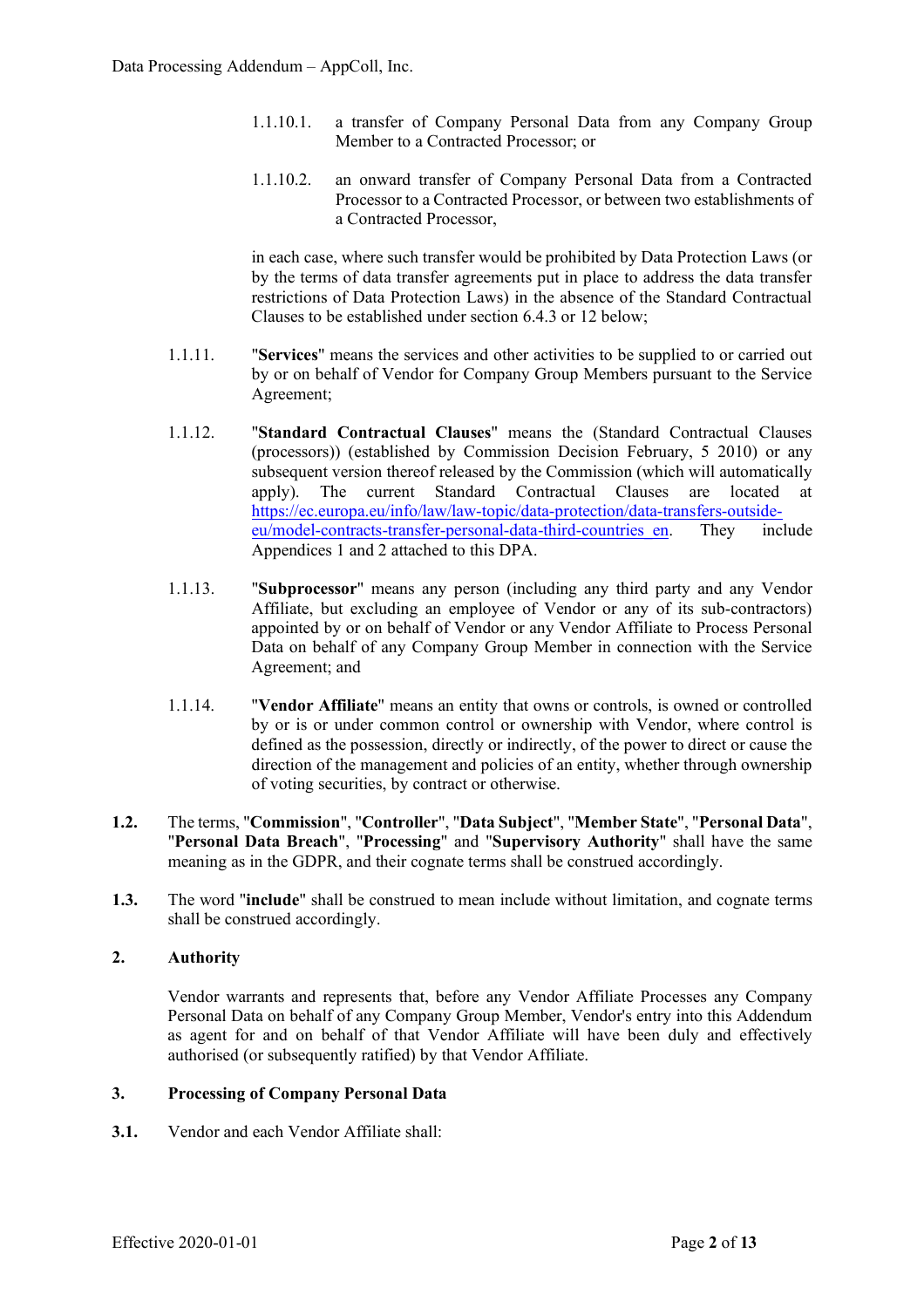- 3.1.1. comply with all applicable Data Protection Laws in the Processing of Company Personal Data; and
- 3.1.2. not Process Company Personal Data other than on the relevant Company Group Member's documented instructions unless Processing is required by Applicable Laws to which the relevant Contracted Processor is subject, in which case Vendor or the relevant Vendor Affiliate shall to the extent permitted by Applicable Laws inform the relevant Company Group Member of that legal requirement before the relevant Processing of that Personal Data.
- **3.2.** Each Company Group Member:
	- 3.2.1. instructs Vendor and each Vendor Affiliate (and authorises Vendor and each Vendor Affiliate to instruct each Subprocessor) to:
		- 3.2.1.1. Process Company Personal Data; and
		- 3.2.1.2. in particular, transfer Company Personal Data to any country or territory,

as reasonably necessary for the provision of the Services and consistent with the Service Agreement; and

- 3.2.2. warrants and represents that it is and will at all relevant times remain duly and effectively authorised to give the instruction set out in section 3.2.1 on behalf of each relevant Company Affiliate.
- **3.3.** Appendix 1 to this Addendum sets out certain information regarding the Contracted Processors' Processing of the Company Personal Data as required by article 28(3) of the GDPR (and, possibly, equivalent requirements of other Data Protection Laws). Company may make reasonable amendments to Appendix 1 by written notice to Vendor from time to time as Company reasonably considers necessary to meet those requirements. Nothing in Appendix 1 (including as amended pursuant to this section 3.3) confers any right or imposes any obligation on any party to this Addendum.

### **4. Vendor and Vendor Affiliate Personnel**

Vendor and each Vendor Affiliate shall take reasonable steps to ensure the reliability of any employee, agent or contractor of any Contracted Processor who may have access to the Company Personal Data, ensuring in each case that accessisstrictly limited to those individuals who need to know / access the relevant Company Personal Data, as strictly necessary for the purposes of the Service Agreement, and to comply with Applicable Laws in the context of that individual's duties to the Contracted Processor, ensuring that all such individuals are subject to confidentiality undertakings or professional or statutory obligations of confidentiality.

### **5. Security**

**5.1.** Taking into account the state of the art, the costs of implementation and the nature, scope, context and purposes of Processing as well as the risk of varying likelihood and severity for the rights and freedoms of natural persons, Vendor and each Vendor Affiliate shall in relation to the Company Personal Data implement appropriate technical and organizational measures to ensure a level of security appropriate to that risk, including, as appropriate, the measures referred to in Article 32(1) of the GDPR.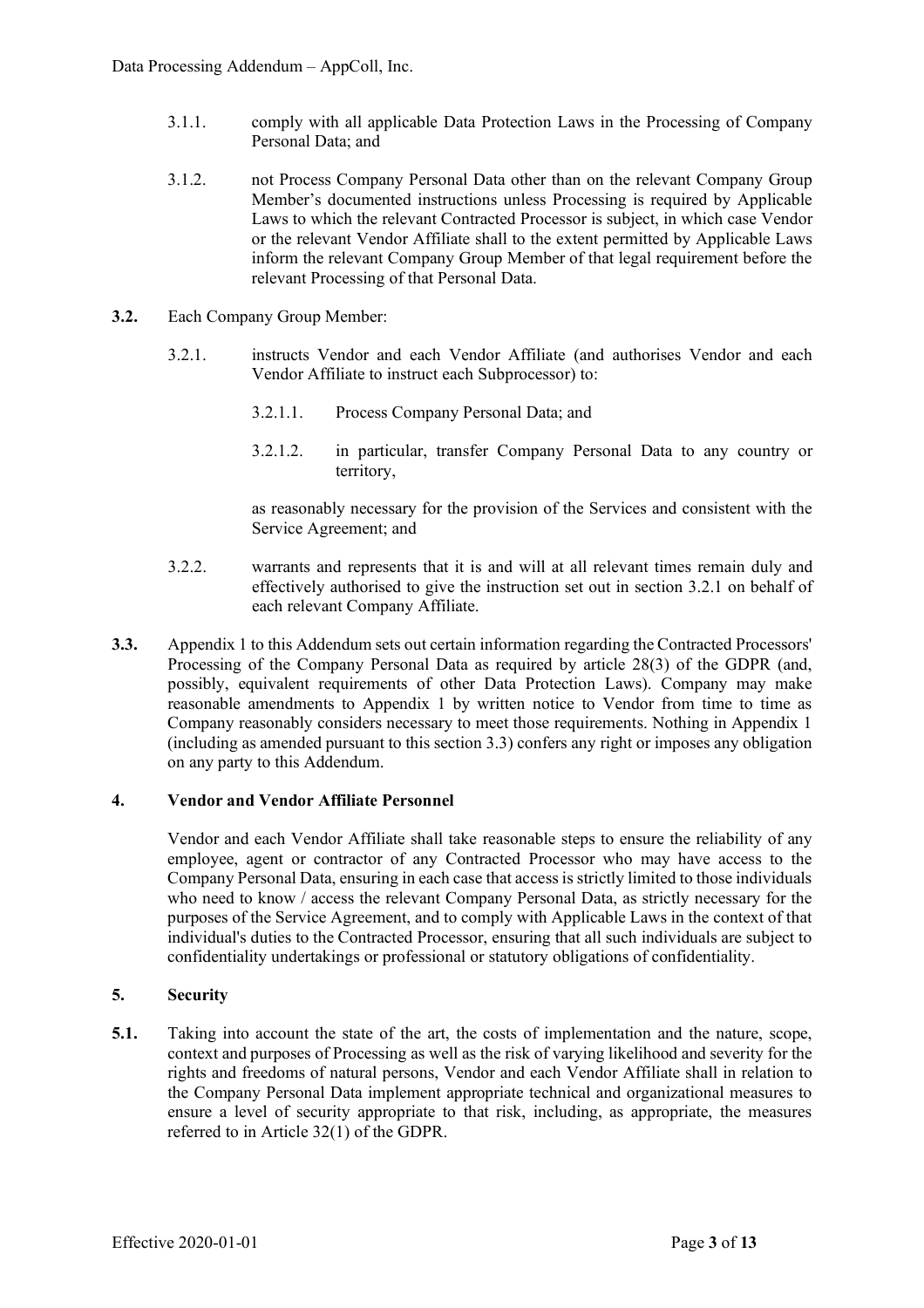**5.2.** In assessing the appropriate level of security, Vendor and each Vendor Affiliate shall take account in particular of the risks that are presented by Processing, in particular from a Personal Data Breach.

## **6. Subprocessing**

- **6.1.** Each Company Group Member authorises Vendor and each Vendor Affiliate to appoint (and permit each Subprocessor appointed in accordance with this section 6 to appoint) Subprocessors in accordance with this section 6 and any restrictions in the Service Agreement.
- **6.2.** Vendor and each Vendor Affiliate may continue to use those Subprocessors already engaged by Vendor or any Vendor Affiliate as at the date of this Addendum, subject to Vendor and each Vendor Affiliate in each case as soon as practicable meeting the obligations set out in section 6.4.
- **6.3.** Vendor shall give Company prior written notice of the appointment of any new Subprocessor, including full details of the Processing to be undertaken by the Subprocessor. If, within 30 days of receipt of that notice, Company notifies Vendor in writing of any objections (on reasonable grounds) to the proposed appointment:
	- 6.3.1. Vendor shall work with Company in good faith to make available a commercially reasonable change in the provision of the Services which avoids the use of that proposed Subprocessor; and
	- 6.3.2. where such a change cannot be made within 30 days from Vendor's receipt of Company's notice, notwithstanding anything in the Service Agreement, Company may by written notice to Vendor with immediate effect terminate the Service Agreement to the extent that it relates to the Services which require the use of the proposed Subprocessor.
- **6.4.** With respect to each Subprocessor, Vendor or the relevant Vendor Affiliate shall:
	- 6.4.1. before the Subprocessor first Processes Company Personal Data (or, where relevant, in accordance with section 6.2), carry out adequate due diligence to ensure that the Subprocessor is capable of providing the level of protection for Company Personal Data required by the Service Agreement;
	- 6.4.2. ensure that the arrangement between on the one hand (a) Vendor, or (b) the relevant Vendor Affiliate, or (c) the relevant intermediate Subprocessor; and on the other hand the Subprocessor, is governed by a written contract including terms which offer at least the same level of protection for Company Personal Data as those set out in this Addendum and meet the requirements of article 28(3) of the GDPR;
	- 6.4.3. if that arrangement involves a Restricted Transfer, ensure that the Standard Contractual Clauses are at all relevant times incorporated into the agreement between on the one hand (a) Vendor, or (b) the relevant Vendor Affiliate, or (c) the relevant intermediate Subprocessor; and on the other hand the Subprocessor, or before the Subprocessor first Processes Company Personal Data procure that it enters into an agreement incorporating the Standard Contractual Clauses with the relevant Company Group Member(s) (and Company shall procure that each Company Affiliate party to any such Standard Contractual Clauses co-operates with their population and execution); and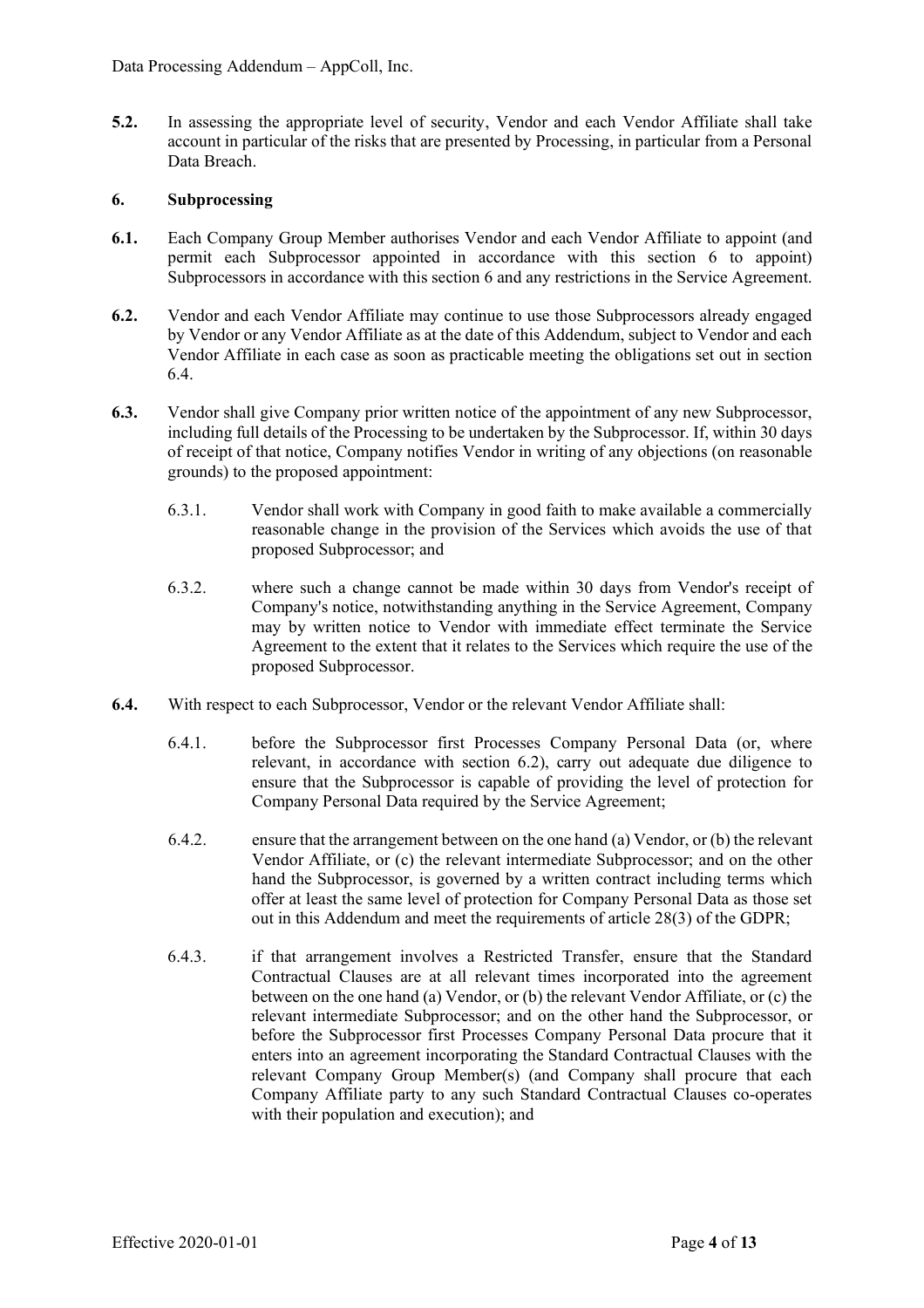- 6.4.4. provide to Company for review such copies of the Contracted Processors' agreements with Subprocessors (which may be redacted to remove confidential commercial information not relevant to the requirements of this Addendum) as Company may request from time to time.
- **6.5.** Vendor and each Vendor Affiliate shall ensure that each Subprocessor performs the obligations under sections 3.1, 4, 5, 7.1, 8.2, 9 and 11.1, as they apply to Processing of Company Personal Data carried out by that Subprocessor, as if it were party to this Addendum in place of Vendor.

## **7. Data Subject Rights**

- **7.1.** Taking into account the nature of the Processing, Vendor and each Vendor Affiliate shall assist each Company Group Member by implementing appropriate technical and organisational measures, insofar as this is possible, for the fulfilment of the Company Group Members' obligations, as reasonably understood by Company, to respond to requests to exercise Data Subject rights under the Data Protection Laws.
- **7.2.** Vendor shall:
	- 7.2.1. promptly notify Company if any Contracted Processor receives a request from a Data Subject under any Data Protection Law in respect of Company Personal Data; and
	- 7.2.2. ensure that the Contracted Processor does not respond to that request except on the documented instructions of Company or the relevant Company Affiliate or as required by Applicable Laws to which the Contracted Processor is subject, in which case Vendor shall to the extent permitted by Applicable Laws inform Company of that legal requirement before the Contracted Processor responds to the request.

## **8. Personal Data Breach**

- **8.1.** Vendor shall notify Company without undue delay upon Vendor or any Subprocessor becoming aware of a Personal Data Breach affecting Company Personal Data, providing Company with sufficient information to allow each Company Group Member to meet any obligations to report or inform Data Subjects of the Personal Data Breach under the Data Protection Laws. Such notification shall as a minimum:
	- 8.1.1. describe the nature of the Personal Data Breach, the categories and numbers of Data Subjects concerned, and the categories and numbers of Personal Data records concerned;
	- 8.1.2. communicate the name and contact details of Vendor's data protection officer or other relevant contact from whom more information may be obtained;
	- 8.1.3. describe the likely consequences of the Personal Data Breach; and
	- 8.1.4. describe the measures taken or proposed to be taken to address the Personal Data Breach.
- **8.2.** Vendor shall cooperate with Company and each Company Group Member and take such reasonable commercial steps as are directed by Company to assist in the investigation, mitigation and remediation of each such Personal Data Breach.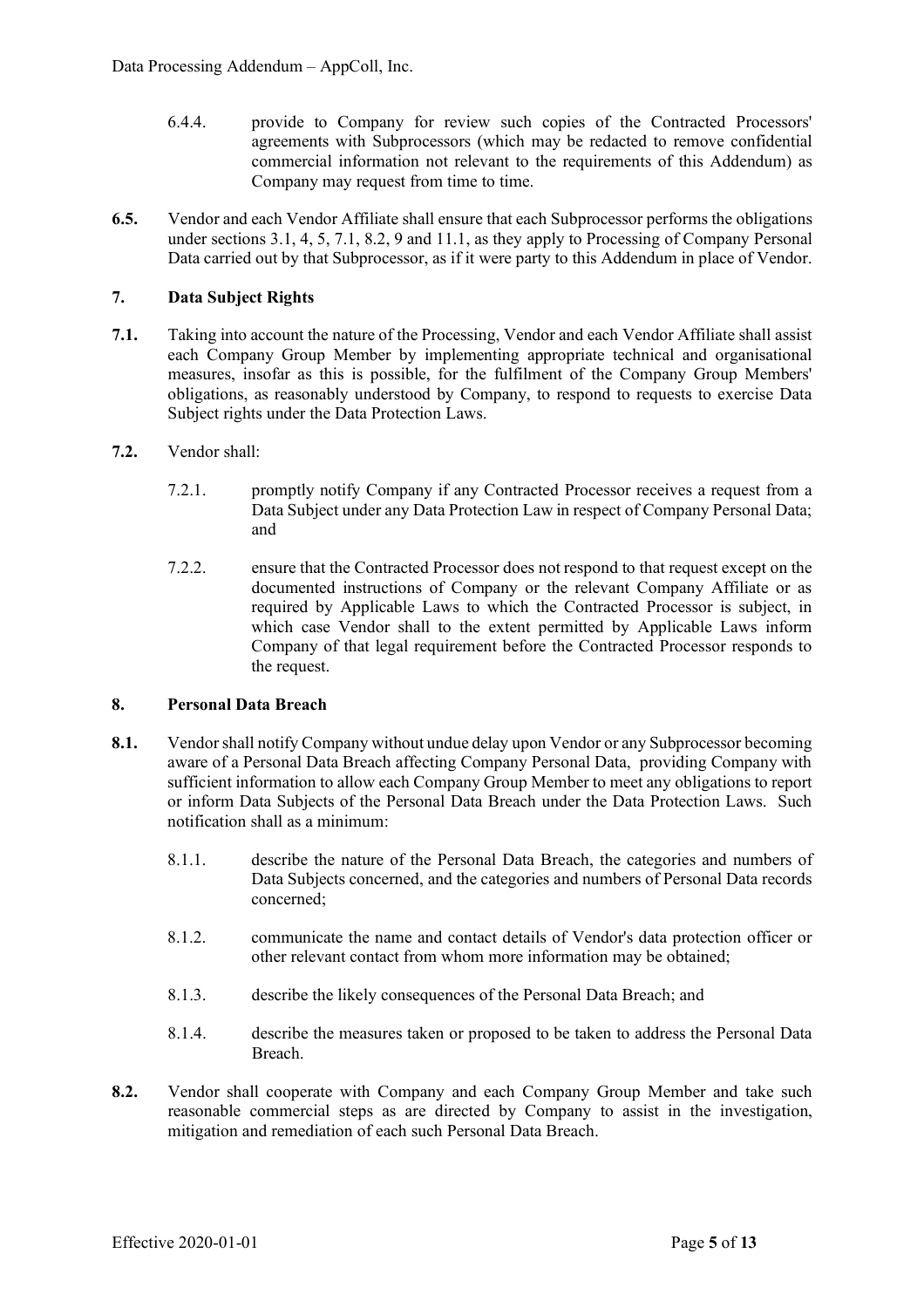### **9. Data Protection Impact Assessment and Prior Consultation**

Vendor and each Vendor Affiliate shall provide reasonable assistance to each Company Group Member with any data protection impact assessments, and prior consultations with Supervising Authorities or other competent data privacy authorities, which Company reasonably considers to be required of any Company Group Member by article 35 or 36 of the GDPR or equivalent provisions of any other Data Protection Law, in each case solely in relation to Processing of Company Personal Data by, and taking into account the nature of the Processing and information available to, the Contracted Processors.

### **10. Deletion or return of Company Personal Data**

- **10.1.** Subject to sections 10.2 and 10.3 Vendor and each Vendor Affiliate shall promptly and in any event within 60 days of the date of cessation of any Services involving the Processing of Company Personal Data (the "**Cessation Date**"), delete and procure the deletion of all copies of those Company Personal Data.
- **10.2.** Subject to section 10.3, Company may in its absolute discretion by written notice to Vendor within 30 days of the Cessation Date require Vendor and each Vendor Affiliate to (a) return a complete copy of all Company Personal Data to Company by secure file transfer in such format as is reasonably notified by Company to Vendor; and (b) delete and procure the deletion of all other copies of Company Personal Data Processed by any Contracted Processor. Vendor and each Vendor Affiliate shall comply with any such written request within 60 days of the Cessation Date.
- **10.3.** Each Contracted Processor may retain Company Personal Data to the extent required by Applicable Laws and only to the extent and for such period as required by Applicable Laws and always provided that Vendor and each Vendor Affiliate shall ensure the confidentiality of all such Company Personal Data and shall ensure that such Company Personal Data is only Processed as necessary for the purpose(s) specified in the Applicable Laws requiring its storage and for no other purpose.
- **10.4.** Vendor shall provide written certification to Company that it and each Vendor Affiliate has fully complied with this section 10 within 65 days of the Cessation Date.

### **11. Audit rights**

- **11.1.** Subject to sections 11.2 to 11.4, Vendor and each Vendor Affiliate shall make available to each Company Group Member on request all information necessary to demonstrate compliance with this Addendum, and shall allow for and contribute to audits, including inspections, by any Company Group Member or an auditor mandated by any Company Group Member in relation to the Processing of the Company Personal Data by the Contracted Processors.
- **11.2.** Information and audit rights of the Company Group Members only arise under section 11.1 to the extent that the Service Agreement does not otherwise give them information and audit rights meeting the relevant requirements of Data Protection Law (including, where applicable, article  $28(3)$ (h) of the GDPR).
- **11.3.** Company or the relevant Company Affiliate undertaking an audit shall give Vendor or the relevant Vendor Affiliate reasonable notice of any audit or inspection to be conducted under section 11.1 and shall make (and ensure that each of its mandated auditors makes) reasonable endeavours to avoid causing (or, if it cannot avoid, to minimise) any damage, injury or disruption to the Contracted Processors' premises, equipment, personnel and business while its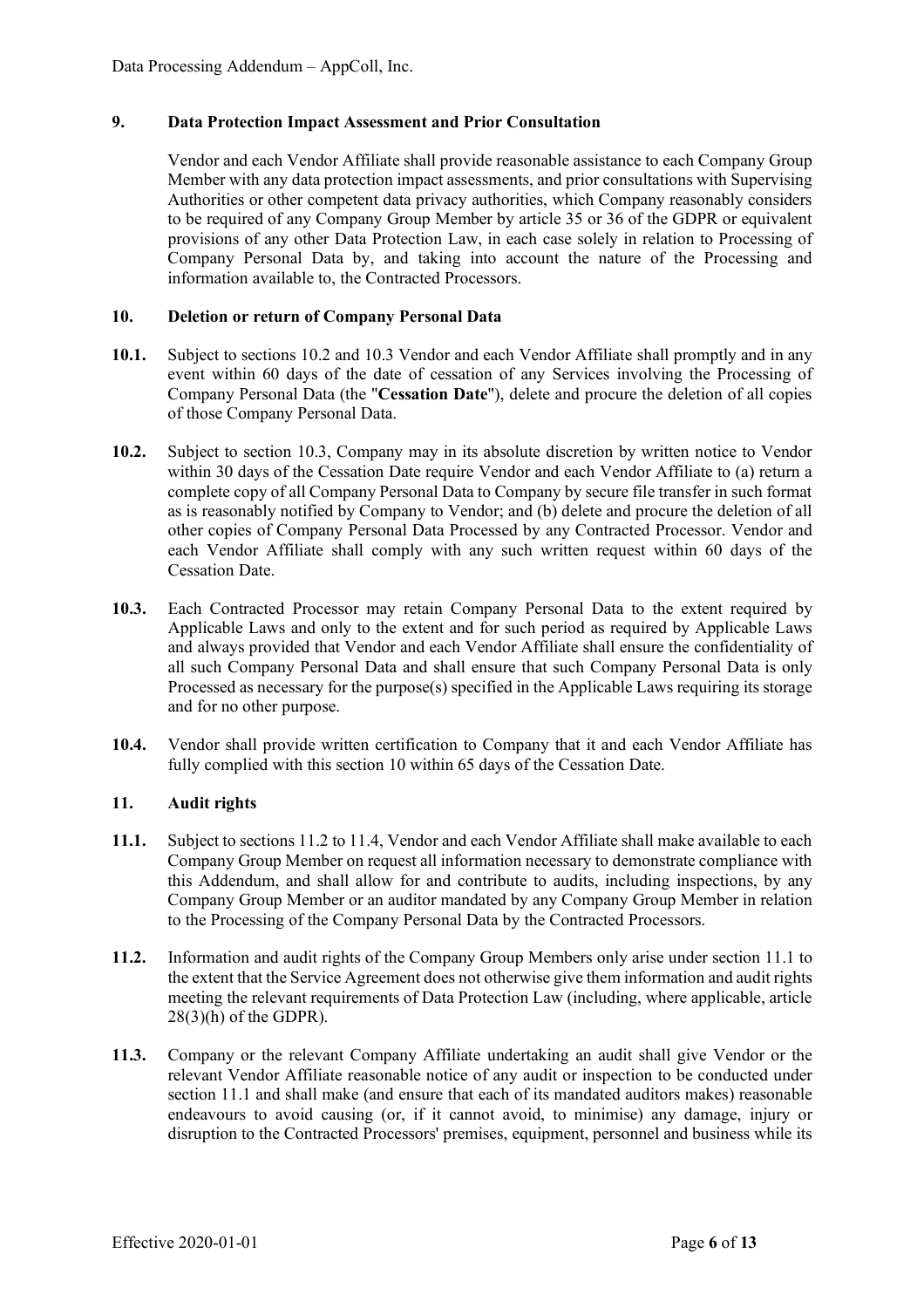personnel are on those premises in the course of such an audit or inspection. A Contracted Processor need not give access to its premises for the purposes of such an audit or inspection:

- 11.3.1. to any individual unless he or she produces reasonable evidence of identity and authority;
- 11.3.2. outside normal business hours at those premises, unless the audit or inspection needs to be conducted on an emergency basis and Company or the relevant Company Affiliate undertaking an audit has given notice to Vendor or the relevant Vendor Affiliate that this is the case before attendance outside those hours begins; or
- 11.3.3. for the purposes of more than one audit or inspection, in respect of each Contracted Processor, in any calendar year, except for any additional audits or inspections which:
	- 11.3.3.1. Company or the relevant Company Affiliate undertaking an audit reasonably considers necessary because of genuine concerns as to Vendor's or the relevant Vendor Affiliate's compliance with this Addendum; or
	- 11.3.3.2. A Company Group Member is required or requested to carry out by Data Protection Law, a Supervisory Authority or any similar regulatory authority responsible for the enforcement of Data Protection Laws in any country or territory,

where Company or the relevant Company Affiliate undertaking an audit has identified its concerns or the relevant requirement or request in its notice to Vendor or the relevant Vendor Affiliate of the audit or inspection.

## **12. Restricted Transfers**

- **12.1.** Subject to section 12.3, each Company Group Member (as "data exporter") and each Contracted Processor, as appropriate, (as "data importer") hereby enter into the Standard Contractual Clauses in respect of any Restricted Transfer from that Company Group Member to that Contracted Processor.
- **12.2.** The Standard Contractual Clauses shall come into effect under section 12.1 on the later of:
	- 12.2.1. the data exporter becoming a party to them;
	- 12.2.2. the data importer becoming a party to them; and
	- 12.2.3. commencement of the relevant Restricted Transfer.
- **12.3.** Section 12.1 shall not apply to a Restricted Transfer unless its effect, together with other reasonably practicable compliance steps (which, for the avoidance of doubt, do not include obtaining consents from Data Subjects), is to allow the relevant Restricted Transfer to take place without breach of applicable Data Protection Law.

### **13. General Terms**

*Governing law and jurisdiction*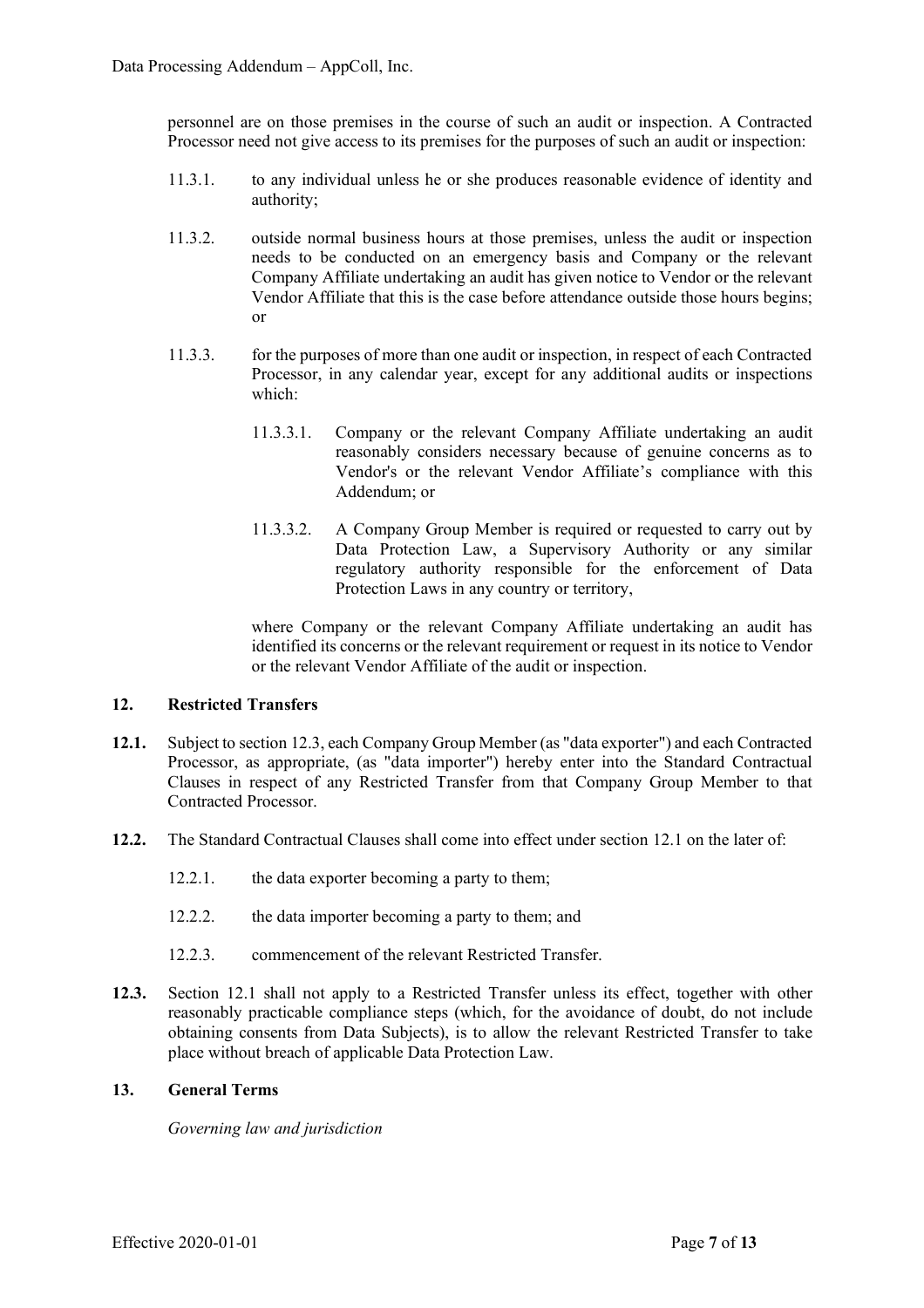- **13.1.** Without prejudice to clauses 7 (Mediation and Jurisdiction) and 9 (Governing Law) of the Standard Contractual Clauses:
	- 13.1.1. the parties to this Addendum hereby submit to the choice of jurisdiction stipulated in the Service Agreement with respect to any disputes or claims howsoever arising under this Addendum, including disputes regarding its existence, validity or termination or the consequences of its nullity; and
	- 13.1.2. this Addendum and all non-contractual or other obligations arising out of or in connection with it are governed by the laws of the country or territory stipulated for this purpose in the Service Agreement.

## *Order of precedence*

- **13.2.** Nothing in this Addendum reduces Vendor's or any Vendor Affiliate's obligations under the Service Agreement in relation to the protection of Personal Data or permits Vendor or any Vendor Affiliate to Process (or permit the Processing of) Personal Data in a manner which is prohibited by the Service Agreement. In the event of any conflict or inconsistency between this Addendum and the Standard Contractual Clauses, the Standard Contractual Clauses shall prevail.
- **13.3.** Subject to section 13.2, with regard to the subject matter of this Addendum, in the event of inconsistencies between the provisions of this Addendum and any other agreements between the parties, including the Service Agreement and including (except where explicitly agreed otherwise in writing, signed on behalf of the parties) agreements entered into or purported to be entered into after the date of this Addendum, the provisions of this Addendum shall prevail.

*Changes in Data Protection Laws, etc.*

- **13.4.** Company may:
	- 13.4.1. by at least 30 calendar days' written notice to Vendor from time to time make any variations to the Standard Contractual Clauses (including any Standard Contractual Clauses entered into under section 12.1), as they apply to Restricted Transfers which are subject to a particular Data Protection Law, which are required, as a result of any change in, or decision of a competent authority under, that Data Protection Law, to allow those Restricted Transfers to be made (or continue to be made) without breach of that Data Protection Law; and
	- 13.4.2. propose any other variations to this Addendum which Company reasonably considers to be necessary to address the requirements of any Data Protection Law.
- **13.5.** If Company gives notice under section 13.4.1:
	- 13.5.1. Vendor and each Vendor Affiliate shall promptly cooperate (and ensure that any affected Subprocessors promptly cooperate) to ensure that equivalent variations are made to any agreement put in place under section 6.4.3; and
	- 13.5.2. Company shall not unreasonably withhold or delay agreement to any consequential variations to this Addendum proposed by Vendor to protect the Contracted Processors against additional risks associated with the variations made under section 13.4.1 and/or 13.5.1.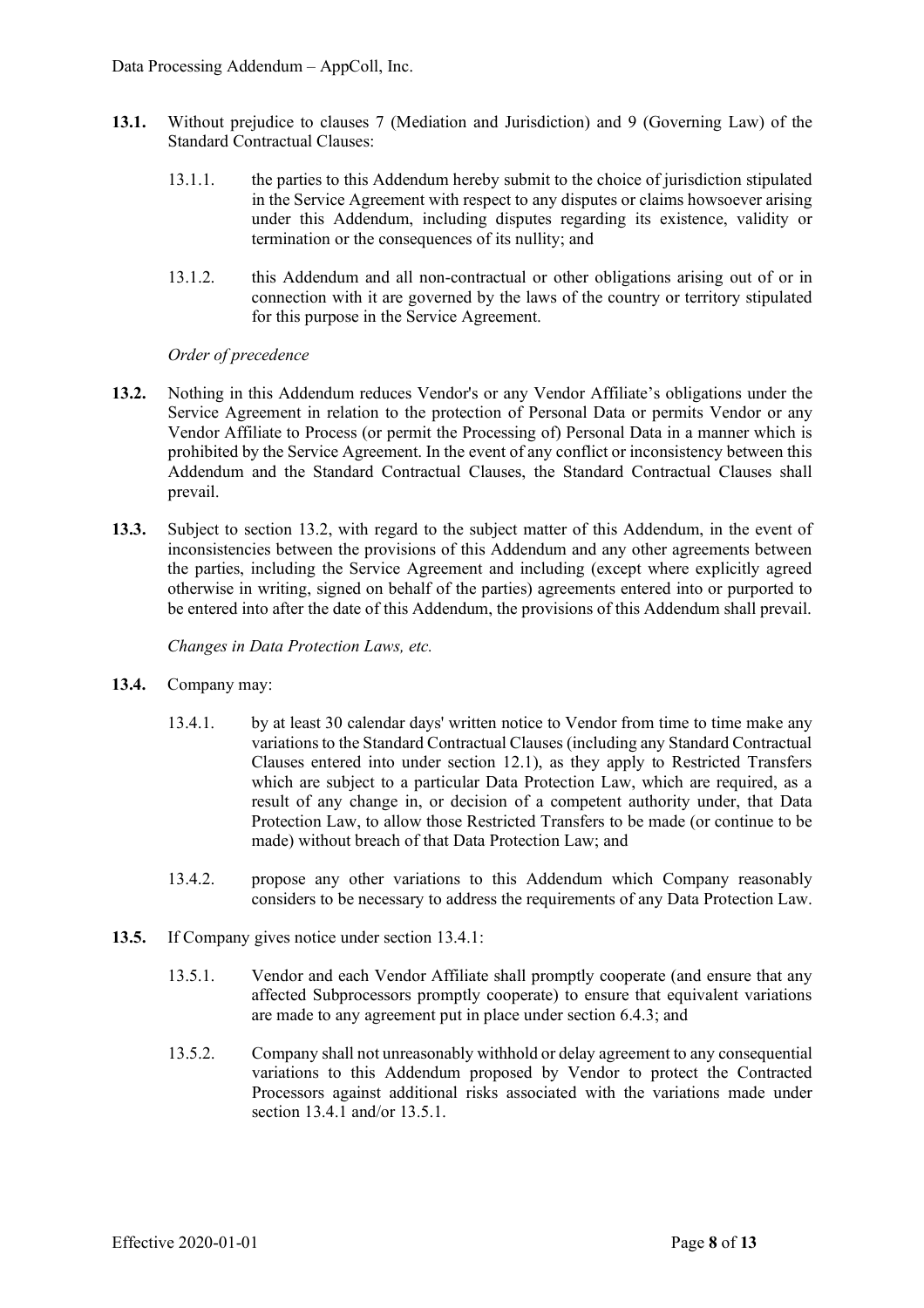- **13.6.** If Company gives notice under section 13.4.2, the parties shall promptly discuss the proposed variations and negotiate in good faith with a view to agreeing and implementing those or alternative variations designed to address the requirements identified in Company's notice as soon as is reasonably practicable.
- **13.7.** Neither Company nor Vendor shall require the consent or approval of any Company Affiliate or Vendor Affiliate to amend this Addendum pursuant to this section 13.5 or otherwise.

*Severance*

**13.8.** Should any provision of this Addendum be invalid or unenforceable, then the remainder of this Addendum shall remain valid and in force. The invalid or unenforceable provision shall be either (i) amended as necessary to ensure its validity and enforceability, while preserving the parties' intentions as closely as possible or, if this is not possible, (ii) construed in a manner as if the invalid or unenforceable part had never been contained therein.

### *Applicability*

**13.9.** Applicability of DPA. This DPA will apply only to the extent that Vendor processes Personal Data originating from the EEA on behalf of a Company or Company Affiliate located in the EEA.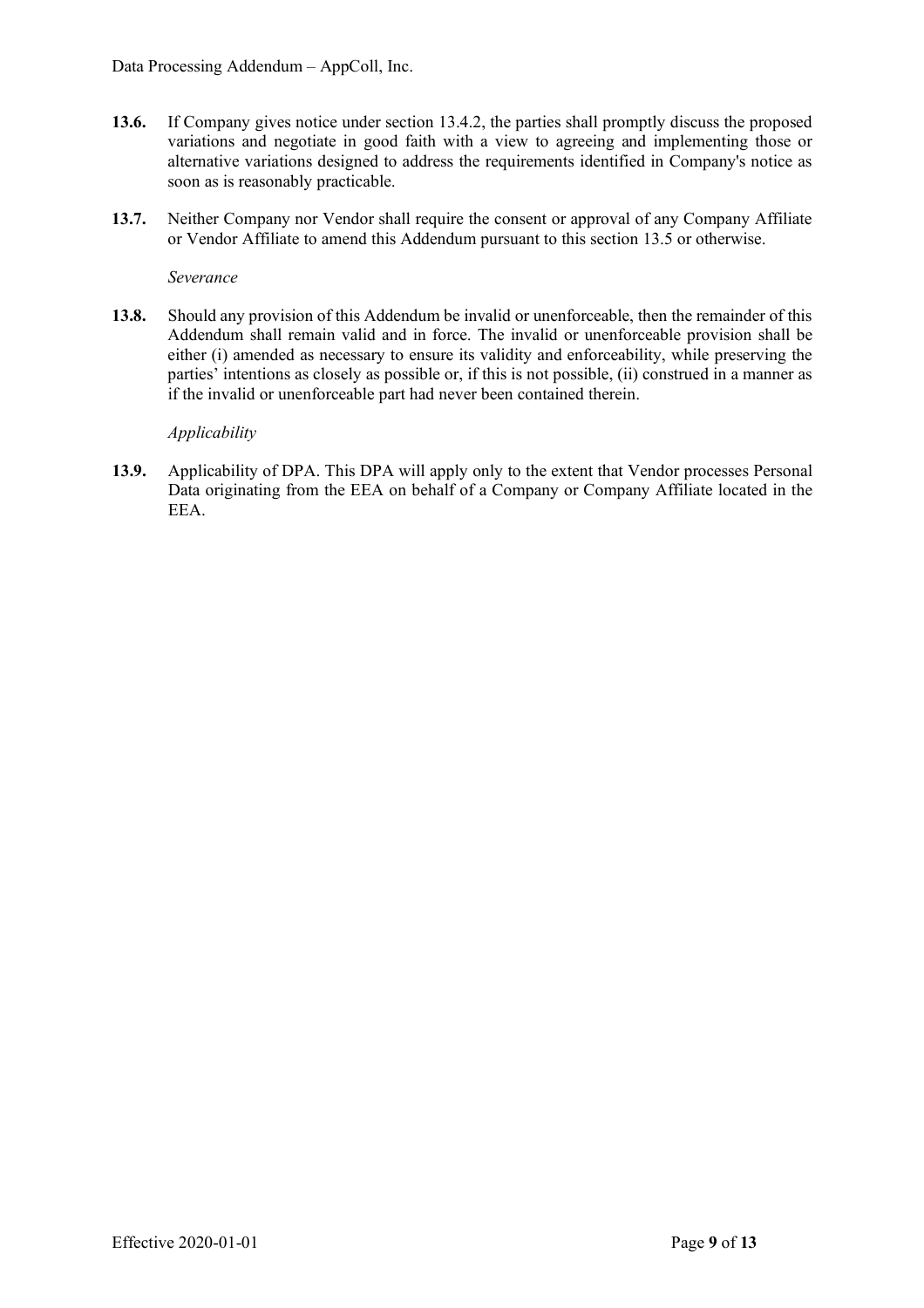# **APPENDIX 1 TO THE ADDENDUM & STANDARD CONTRACTUAL CLAUSES DETAILS OF PROCESSING OF COMPANY PERSONAL DATA**

## **Data subjects**

The personal data transferred concern the following categories of data subjects:

- Licensed users of Vendor's service(s) (Users),
- Contact information of external subjects as provided by Users (Contacts)

### **Categories of data**

The personal data collected by Vendor concern the following categories of data:

| <b>Field Name</b> | <b>Field Name</b>        | <b>Field Name</b>          |
|-------------------|--------------------------|----------------------------|
| Name              | ResidenceCountry         | NoOverdueReminders         |
| Prefix            | Citizenship              | UsedBy                     |
| First             | Fax                      | Organization               |
| Middle            | Phone                    | ReportsInto                |
| Last              | Mobile                   | <b>GetsInventionAwards</b> |
| Suffix            | Email                    | Tags                       |
| Nickname          | Skype                    | Keywords                   |
| ForeignNickname   | URL                      | Technologies               |
| Role              | TaxID                    | AssociatedWith             |
| HourlyRate        | SmallEntity              | CompetesWith               |
| Client            | <b>USMilitaryService</b> | PrivateNotes               |
| Company           | <b>USPTORegNum</b>       | Aliases                    |
| ShortName         | <b>USPTOCustNum</b>      | Flag                       |
| Title             | <b>USPTODepAcc</b>       | <b>RestrictedAccess</b>    |
| <b>Street</b>     | <b>Notes</b>             | <b>Status</b>              |
| Street2           | Modified                 | LastFirstMiddle            |
| City              | WireInstructions         | LEDESTimekeeperCode        |
| State             | SpecialNotes             |                            |
| PostalCode        | Initials                 |                            |
| Country           | StateOfIncorporation     |                            |
| ResidenceCity     | <b>DisableReminders</b>  |                            |
| ResidenceState    |                          |                            |

Vendor does not intentionally collect or process any special categories of data in the provision of its Services.

Vendor uses its Affiliates and a range of third party Sub-processors to assist it in providing the Services (as described in the Service Agreement). These Sub-processors set out below provide cloud hosting and storage services; recurring billing services; assist in providing customer support; as well as incident tracking, and response services.

| <b>Entity Name</b> | <b>Corporate Location</b> | <b>Data Processed</b>                                                                                                  |
|--------------------|---------------------------|------------------------------------------------------------------------------------------------------------------------|
| Amazon             | Washington, USA           | All Customer Data collected as part of Vendor<br>services (Users and Contacts)                                         |
| SendinBlue         | Paris, FRANCE             | Email address, Name, Customer company<br>name of Users (mailing list for<br>announcements). Contacts are not exported. |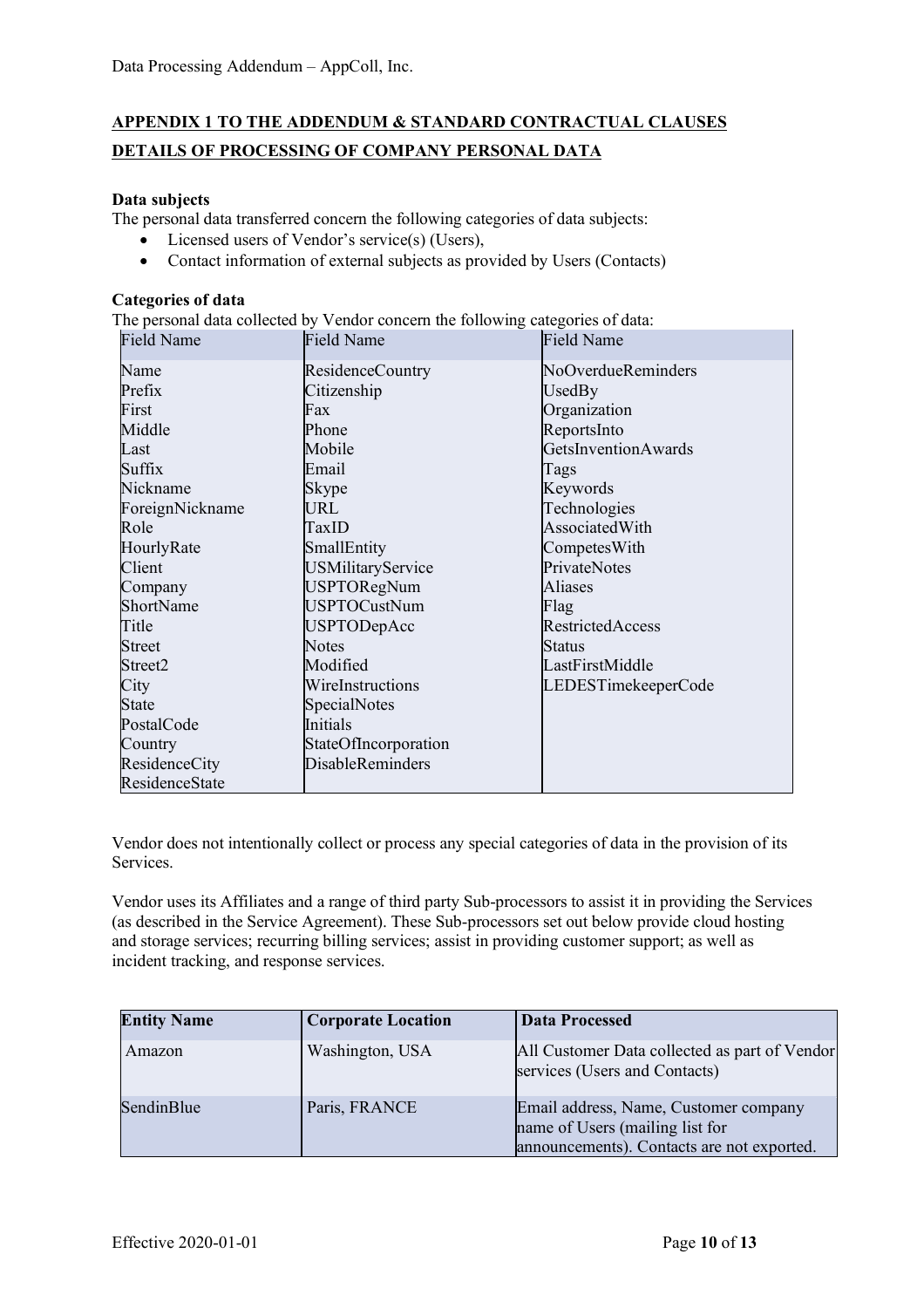| Salesforce       | Colorado, USA   | Any data provided by User for Vendor to<br>provide support services (customer support)                                                    |
|------------------|-----------------|-------------------------------------------------------------------------------------------------------------------------------------------|
| PayPal           | California, USA | Name, Email address of Customer responsible<br>for recurring billing of Vendor services (for<br>those Customers that utilize the service) |
| PagerDuty        | California, USA | Aggregated incident tracking and notification                                                                                             |
| Microsoft        | Washington, USA | Any data provided by User to provide support<br>and/or account services (emails)                                                          |
| Atlassian        | California, USA | Any data provided by User for Vendor to<br>improve services (bug tracking)                                                                |
| RingCentral      | California, USA | Phone number, Caller ID; Any data provided<br>by User for Vendor to provide support<br>services (customer support)                        |
| Google Analytics | California, USA | Anonymized site usage data for internal<br>marketing purposes                                                                             |

## **The nature and purpose of processing**

The personal data transferred will be subject to the following basic processing activities (please specify):

• **Storage, backup, processing per Service Agreement.**

### **The subject matter and duration of the Processing of Company Personal Data**

The subject matter and duration of the Processing of the Company Personal Data are set out in the Service Agreement and this Addendum.

## **The obligations and rights of Company and Company Affiliates**

The obligations and rights of Company and Company Affiliates are set out in the Service Agreement and this Addendum.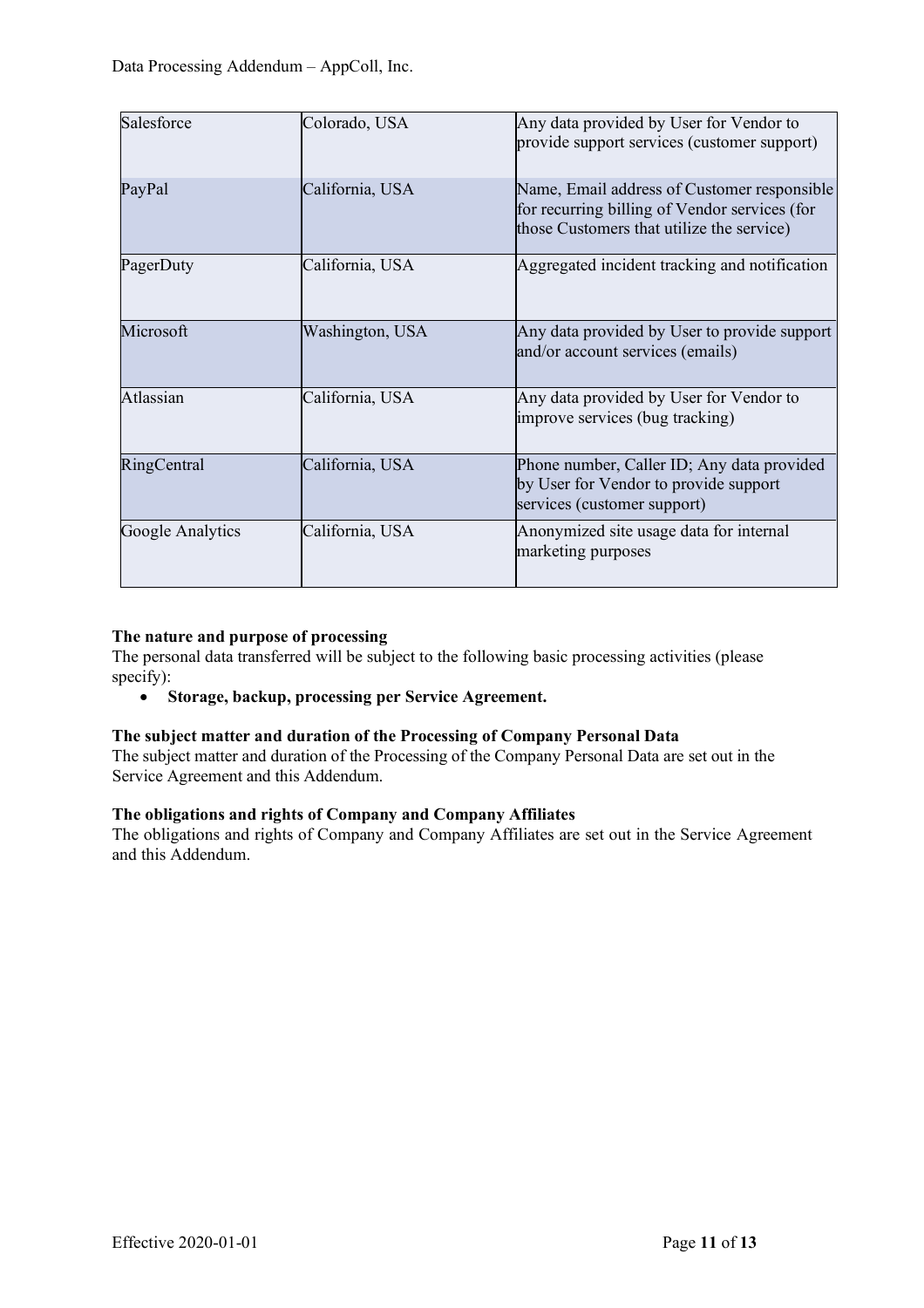## **APPENDIX 2: TECHNICAL AND ORGANIZATIONAL MEASURES**

This Appendix forms part of the Clauses and must be completed and signed by the parties.

## **Description of the technical and organisational security measures implemented by the data importer in accordance with Clauses 4(d) and 5(c):**

### 1. TECHNICAL AND ORGANIZATIONAL MEASURES

The following sections define the Vendor's current security measures. Vendor may change these at any time without notice so long as it maintains a comparable or better level of security. This may mean that individual measures are replaced by new measures that serve the same purpose without diminishing the security level.

- Physical Access Control
	- o Vendor's systems are physically secured; more information can be found here: <https://aws.amazon.com/compliance/soc-faqs/> and <https://aws.amazon.com/blogs/security/all-aws-services-gdpr-ready/>
- System Access Control
	- o All Vendor systems require appropriate access authentication and authorization. Vendor utilizes multiple security products to prevent unauthorized access. Vendor performs 3rd party security audits no less than twice annually.
- Data Access Control
	- o Vendor support personnel access personal information only as part of providing customer support related to specific user requests. Access to Company's data is logged.
- Data Transmission Control
	- o Data is transmitted over secure protocols (such as TLS). Files are encrypted in transit and at rest. Customer database backups are encrypted in transit and at rest.
- Data Input Control
	- o Users have control over their own data. Users have abilities to delete, modify, and download data. Audit logs are available for inspection.
- Job Control
	- o Vendor may transmit, analyze, or process personal data to provide services per Service Agreement. Vendor may transmit, analyze, or otherwise process anonymized and/or aggregated Company data in order to improve services.
- Availability Control
	- o Vendor maintains redundant systems to provide backup services.
- Data Separation Control